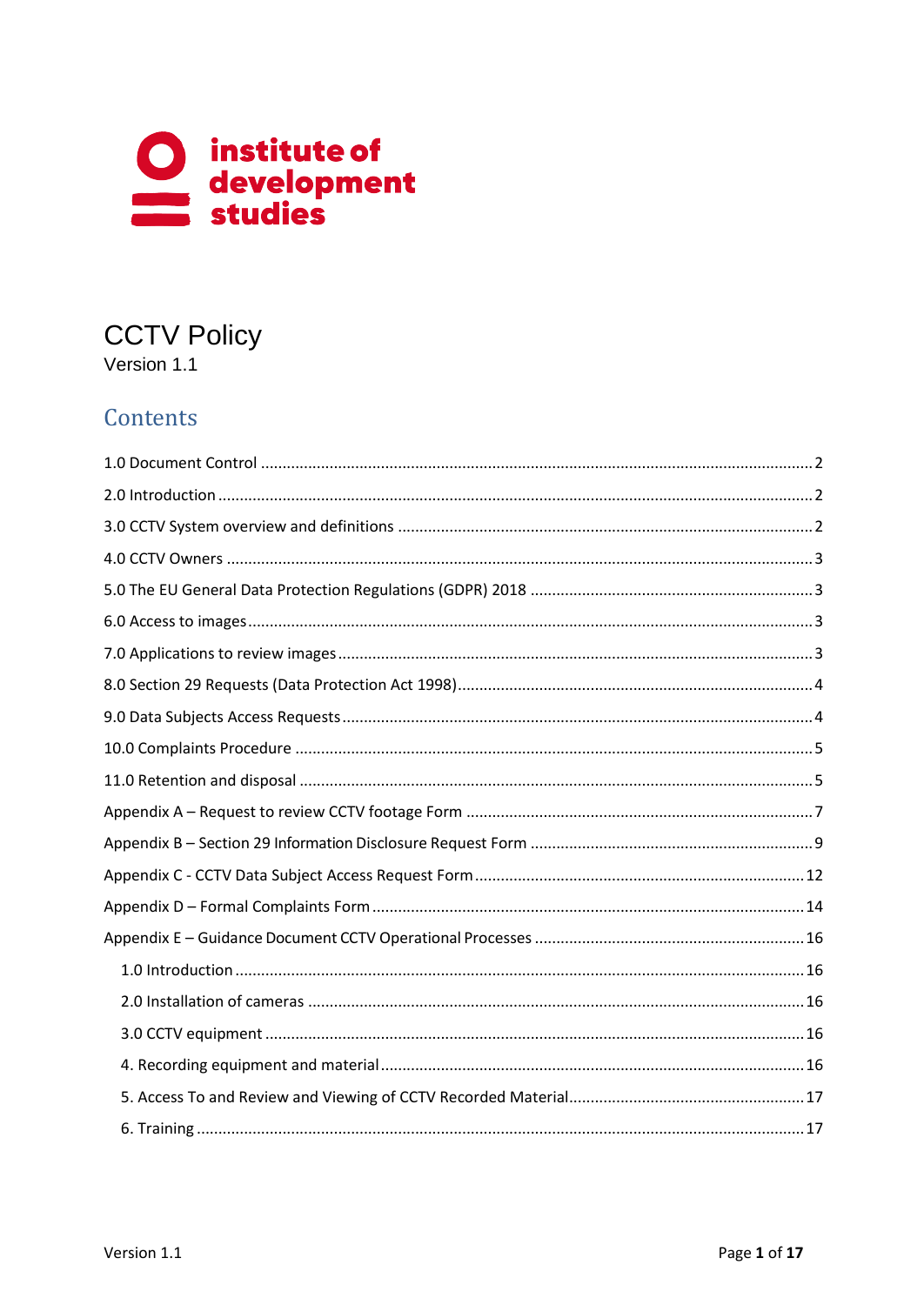# <span id="page-1-0"></span>1.0 Document Control

| <b>Version Number</b> | Author         | Purpose/Change          | Date       |
|-----------------------|----------------|-------------------------|------------|
| 1.0                   | Ness Donaldson | First version of draft  | 30.01.2018 |
|                       | Ness Donaldson | First published version | 17.05.2018 |

### <span id="page-1-1"></span>2.0 Introduction

This policy explains the purpose, use, and management of the CCTV installation at the Institute of Development Studies.

2.1 The purposes of the CCTV installation is:

- the protection of staff, students, visitors, and the assets of the Institute
- the prevention, investigation and detection of crime and disciplinary offences in accordance with the Institute disciplinary procedures
- the apprehension and prosecution of offenders (including the use of images/data as evidence in criminal / civil proceedings)
- the monitoring of the security of premises

2.2 The principles of the policy are:

- that individuals' rights are respected and protected
- that the installations are operated fairly and within the law
- that the CCTV system is operated for the purposes for which it was set up
- that the recorded material/data stored is fairly and lawfully processed
- that recorded material/data is adequate, relevant and not excessive for the purposes
- that recorded material/data is accurate, securely stored, and not kept for longer than is necessary

2.3 This policy and its operations will be subject to regular reviews and audits, no less than every two years.

2.4 This policy is supported by the CCTV Operational procedures (see appendix E).

### <span id="page-1-2"></span>3.0 CCTV System overview and definitions

3.1 The CCTV system includes 16 cameras inside and outside of the IDS building.

3.2 The system will be operated 24 hours per day, 365 days of the year.

3.3 The CCTV installation comprises of fixed cameras, signs, recording and playing equipment and data.

3.4 Recorded material/data means any material recorded by the installation. The recorded material/data are the property of the Institute of Development Studies.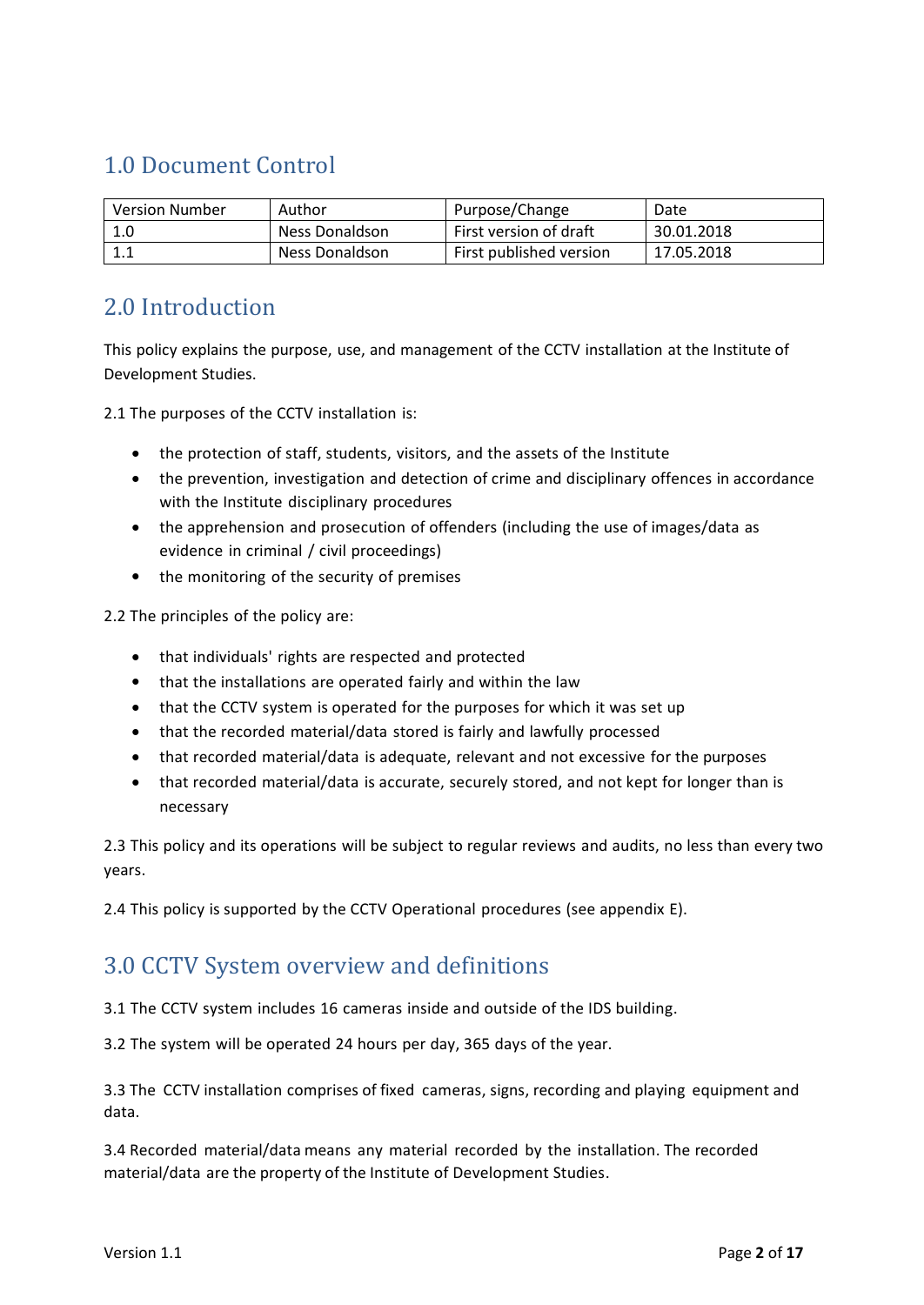3.5 The system will be maintained on behalf of the Institute by AM Fire &Security Group to ensure compliance with the EU General Data Protection Regulations 2018.

### <span id="page-2-0"></span>4.0 CCTV Owners

4.1 The CCTV surveillance system is owned by the Institute of Development Studies.

4.2 The Head of Facilities is the responsible person for the management and operation of the system, with nominated individuals given authority to operate the system in strict compliance with this policy.

4.3 The Institute's Data Protection Officer has ensured this policy complies with EU General Data Protection Regulations 2018. For any Data Protection queries please email: [dpo@ids.ac.uk](mailto:dpo@ids.ac.uk)

# <span id="page-2-1"></span>5.0 The EU General Data Protection Regulations (GDPR) 2018

5.1 The Institute's CCTV installations are registered with the [Information Commissioner's Office](https://ico.org.uk/for-organisations/guide-to-data-protection/cctv/) and all release of information will be in accordance with that registration.

5.2 A data protection exemption relates to the disclosure of information for the purposes of:

- the prevention, investigation, detection or prosecution of criminal offences
- the execution of criminal penalties, including the safeguarding against and the prevention of threats to public security

This exemption applies only where non-disclosure would be likely to prejudice one of these purposes. See section 8 for further information.

5.3 For the purpose of the EU General Data Protection Regulations 2018 the Institute of Development Studies is the data controller.

### <span id="page-2-2"></span>6.0 Access to images

6.1 The ability to review recorded and live images is limited to authorised staff personnel only, namely:

- The Head of Facilities
- The Senior Facilities Officer
- The Catering Officer
- The Evening Supervisor
- The Data Protection Officer
- Our CCTV maintenance engineers; AM Fire & Security Group
- University of Sussex Security Officers

### <span id="page-2-3"></span>7.0 Applications to review images

7.1 Uniformed police or UOS security officers may apply to review CCTV footage.

7.2 The request must be made in writing using the Application Form within Appendix A and detail: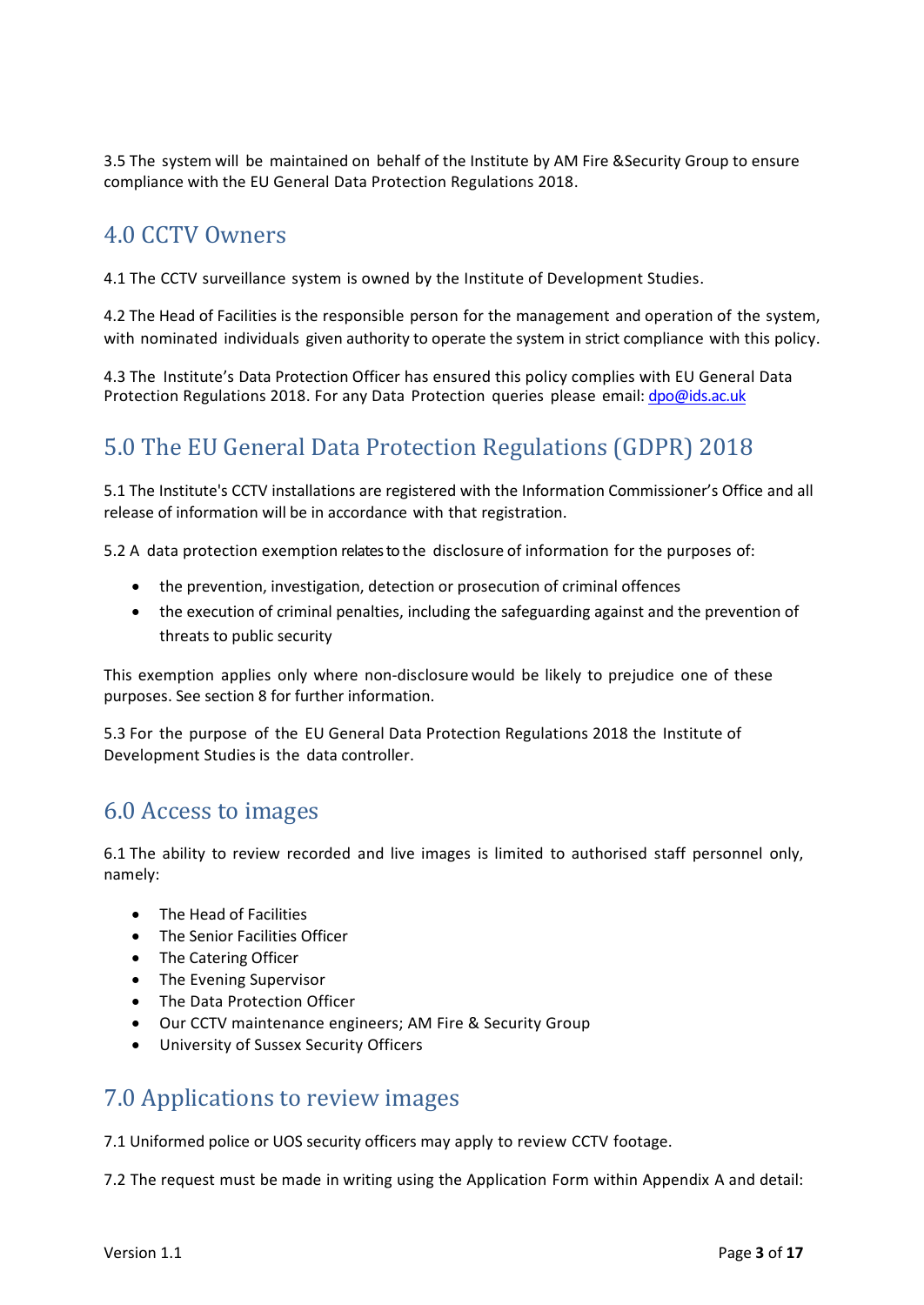- The date, time and location
- The reason for the request (which must comply with the purposes as laid out in 2.1 of this policy)

7.3 All requests should be made within 10 working days of the recording to ensure footage is not erased.

# <span id="page-3-0"></span>8.0 Chapter 3 Requests (GDPR 2018)

8.1 Under chapter 3, Article 23, GDPR 2018 the Data Controller may grant relevant authorities (the police or other law enforcement agencies) access to personal CCTV data without the consent of the data subject for the purposes of:

- the prevention, investigation, detection or prosecution of criminal offences
- the execution of criminal penalties, including the safeguarding against and the prevention of threats to public security

8.2 This is not an automatic right of access to information. The data controller can assess the merits of requests and decide whether or not to apply chapter 3 requests.

8.3 The Information Commissioners Office produces guidance for organisations who may be asked to release information. This guidance includes factors we must take into consideration when deciding whether to release information to relevant authorities.

8.4 Requests for access to information under Chapter 3 must be made using Appendix B.

8.5 Please note that this form **must** be signed off by someone of inspector rank or above. If the form has not been fully and properly completed and authorised you will be asked to re-submit your application. We are prepared to accept an email from the authorising inspector, attaching the Chapter 3 request and stating clearly that they are authorising the form if there are circumstances where a handwritten signature on the form cannot be obtained.

8.6 Your request will be assessed to ensure that your request falls within the scope of Chapter 3 of the regulations and is proportionate to the reason the information is being requested.

8.7 There is no statutory time limit within which local authorities are expected to respond to requests made under Chapter 3. We will endeavor to provide information as soon as possible.

# <span id="page-3-1"></span>9.0 Data Subjects Access Requests

9.1. GDPR gives individuals the right to access personal information about themselves, which includes CCTV images.

9.2. All requests for access to CCTV images should be made in writing to the Institute's Data Protection Officer.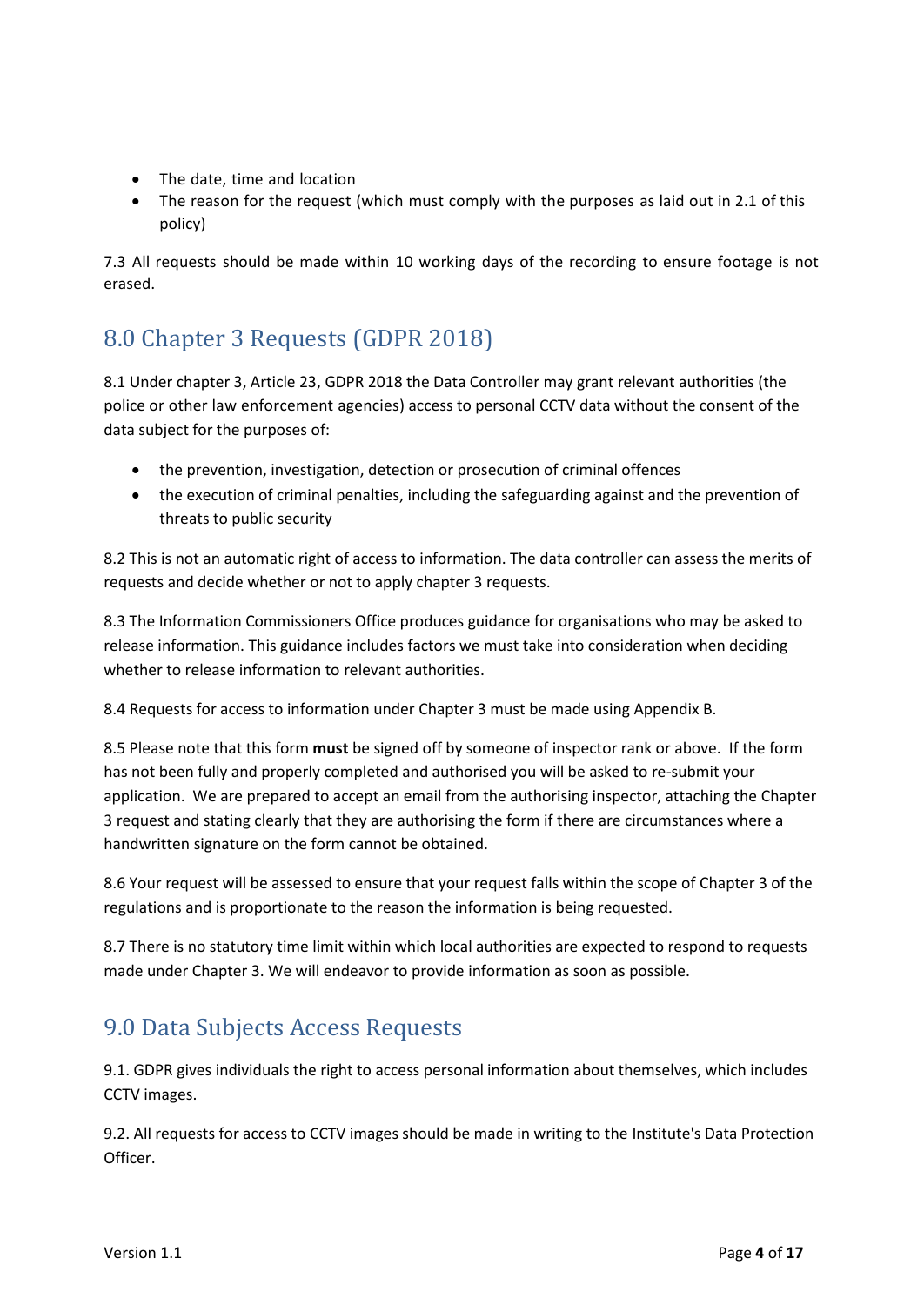9.3 All requests will be treated as a Subject Access Request under the GDPR. Any requests need to include the date, time, and location where the CCTV image was recorded and may require further information to identify the individual. The Institute will respond promptly and at the latest within 40 days of receiving the request and sufficient information to identify the CCTV images. See appendix C.

9.4. If the Institute cannot comply with a request under the GDPR the reasons must be documented as to why not. The data subject must be advised in writing, giving the reason why the information cannot be released, where possible.

9.5. The manager responsible for the CCTV system will determine whether disclosure of the CCTV images would disclose third party information.

9.6. Where CCTV images reveal other individuals, the Institute must blur or disfigure the faces of those other individuals so that they are not recognisable.

9.7. In addition to the right of access, an individual also has the right to ask the Institute to stop processing personal data where this is likely to cause substantial and unwarranted damage to him or her. Any such requests should be submitted in writing to the Institute's Data Protection Officer. Upon receipt of such a request the Institute has 21 days in which to respond with its decision. All decisions should be documented and a record should be kept of all requests and the Institute's response to those requests.

9.8. If there is any doubt about what information must be provided to enquirers, please contact the Institute's Data Protection Officer.

# <span id="page-4-0"></span>10.0 Complaints Procedure

10.1 Any complaints regarding the CCTV system and its application should be made using the complaints form (Appendix D).

<span id="page-4-1"></span>10.2 For general enquiries in relation to CCTV and this policy please email: [dpo@ids.ac.uk](mailto:dpo@ids.ac.uk)

### 11.0 Retention and disposal

11.1 Unless required for evidential purposes or the investigation of a crime or otherwise required by law, recorded images will be retained for no longer than 30 days from the date of recording.

11.2 At the end of their useful life all images will be erased.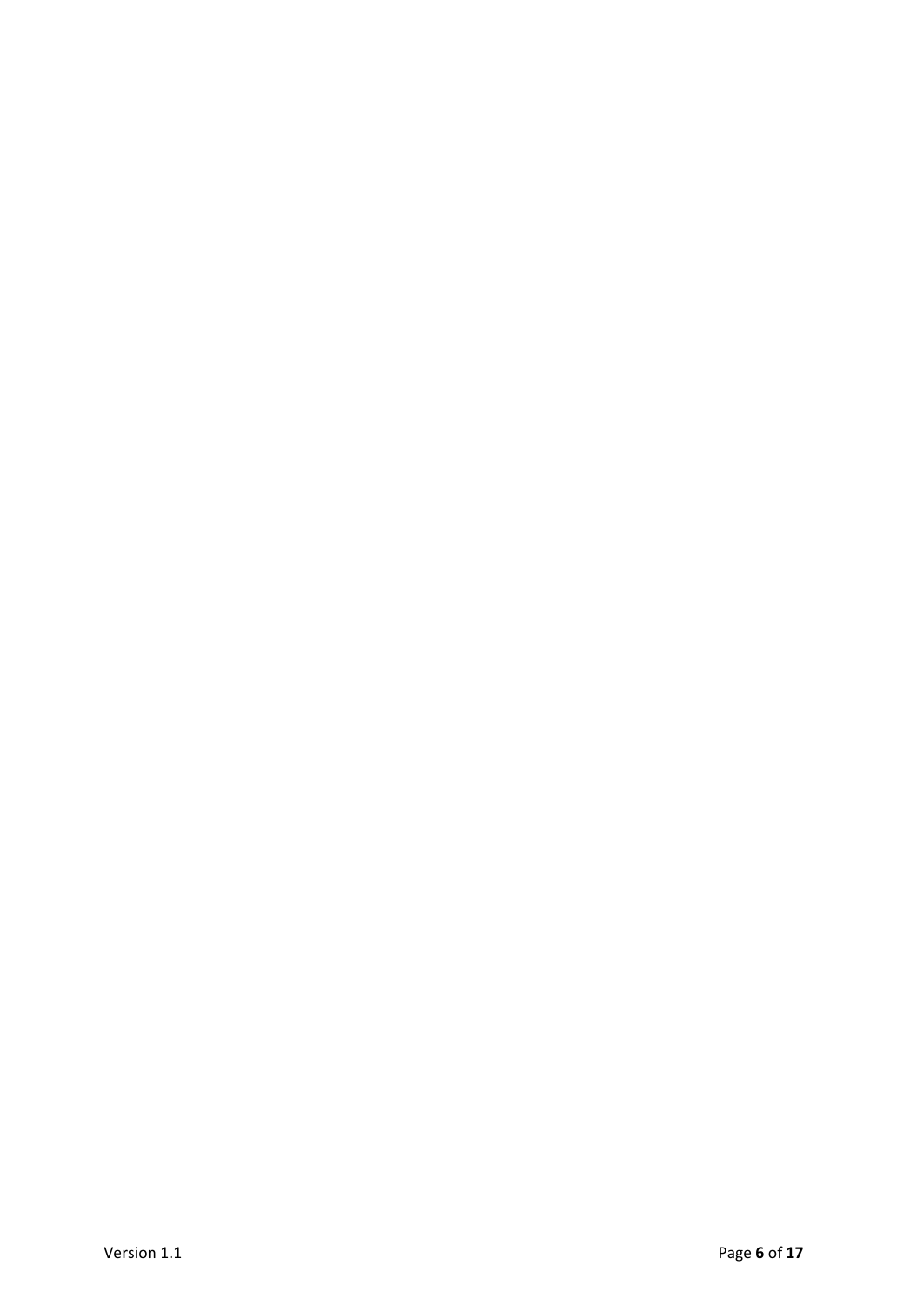# <span id="page-6-0"></span>Appendix A – Request to review CCTV footage Form

This form should be used for requests to view CCTV images by uniformed police or UOS security officers in response to incident which occurred on the same day e.g. to assist in a specific criminal enquiry, identify a victim, witness or perpetrator in relation to a criminal incident.

This form should not be used where the police or other law enforcement agencies request a copy of CCTV images. A Chapter 3 request should be made for this type of access. Please refer to the Data Protection Officer – email: [dpo@ids.ac.uk](mailto:dpo@ids.ac.uk)

This form should not be used by an individual who requests a copy of CCTV images relating to themselves. A subject access request under the EU General Data Protection Regulations 2018 is required for this type of access. Please also refer to the Data Protection Officer – email: [dpo@ids.ac.uk](mailto:dpo@ids.ac.uk)

| Name:                                  |  |
|----------------------------------------|--|
| Staff identification number:           |  |
| Email address:                         |  |
| Date of CCTV footage to be viewed:     |  |
| Time of CCTV footage to be viewed:     |  |
| Location of CCTV footage to be viewed: |  |
| Reason for request:                    |  |
|                                        |  |
|                                        |  |
|                                        |  |
|                                        |  |

#### **Part A - To be completed by the requestor**

Completed forms should be returned to:

Data Protection Officer

Institute of Development Studies

Institute of Sussex

Library Road

Falmer

BN19RE

Email: [dpo@ids.ac.uk](mailto:dpo@ids.ac.uk)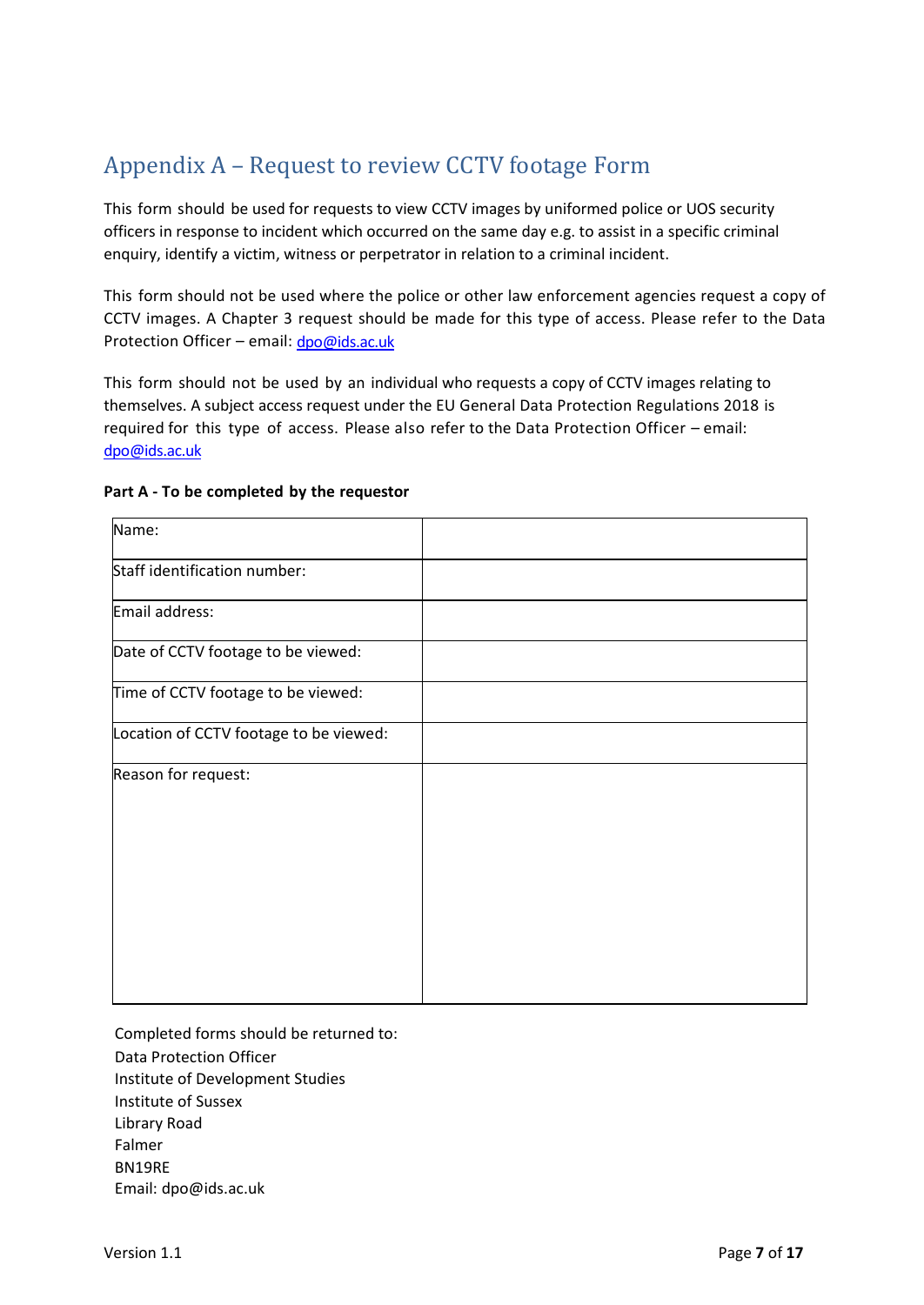The Institute of Development Studies is committed to the principles defined in the EU General Data Protection Regulations 2018. As such, information collected in this document will be used only for the purposes described above. We may, however, store the data in manual or electronic form, but only for as long as we are required to do so by law. By submitting this form you consent to these conditions.

**Part B - To be completed by an authorised member ofstaff. This document forms part ofthe CCTV footage viewing log.**

| CCTV reviewed on:                     |  |
|---------------------------------------|--|
| CCTV reviewed by (name and position): |  |
| Camera number viewed:                 |  |
| Time period of footage viewed:        |  |
| Action taken/findings:                |  |
| Name:                                 |  |
| Signature:                            |  |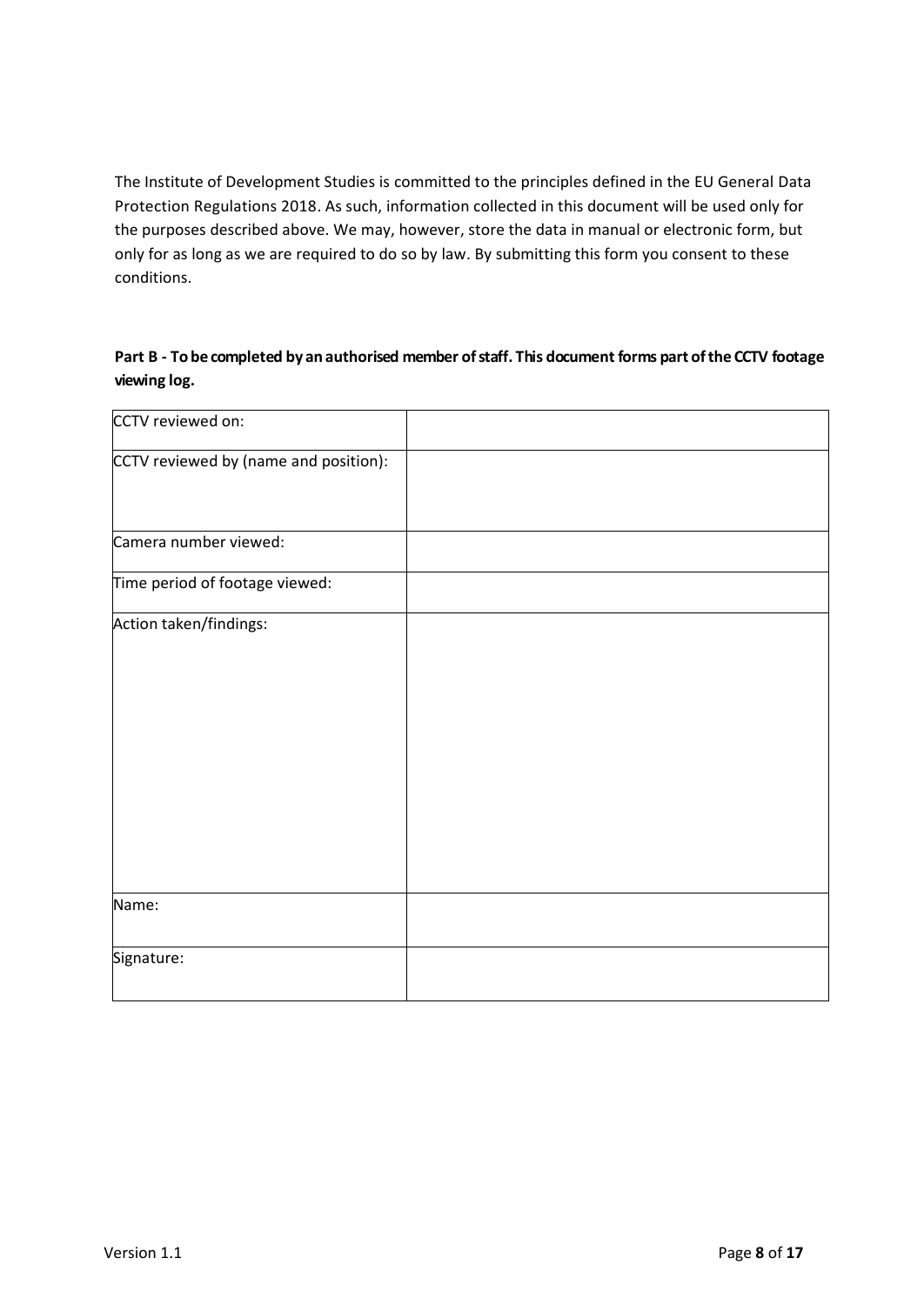# <span id="page-8-0"></span>Appendix B – Chapter 3 Information Disclosure Request Form

### **Requestor**

| Full name                  |  |
|----------------------------|--|
| Job title:                 |  |
| Organisation:              |  |
| Address (include postcode) |  |
| Daytime number*:           |  |
| Email address*:            |  |

\* You must provide one method of contact

#### **Data subject**

| Full name                  |  |
|----------------------------|--|
| Date of Birth              |  |
| Address (include postcode) |  |
| Other identifying          |  |
| information                |  |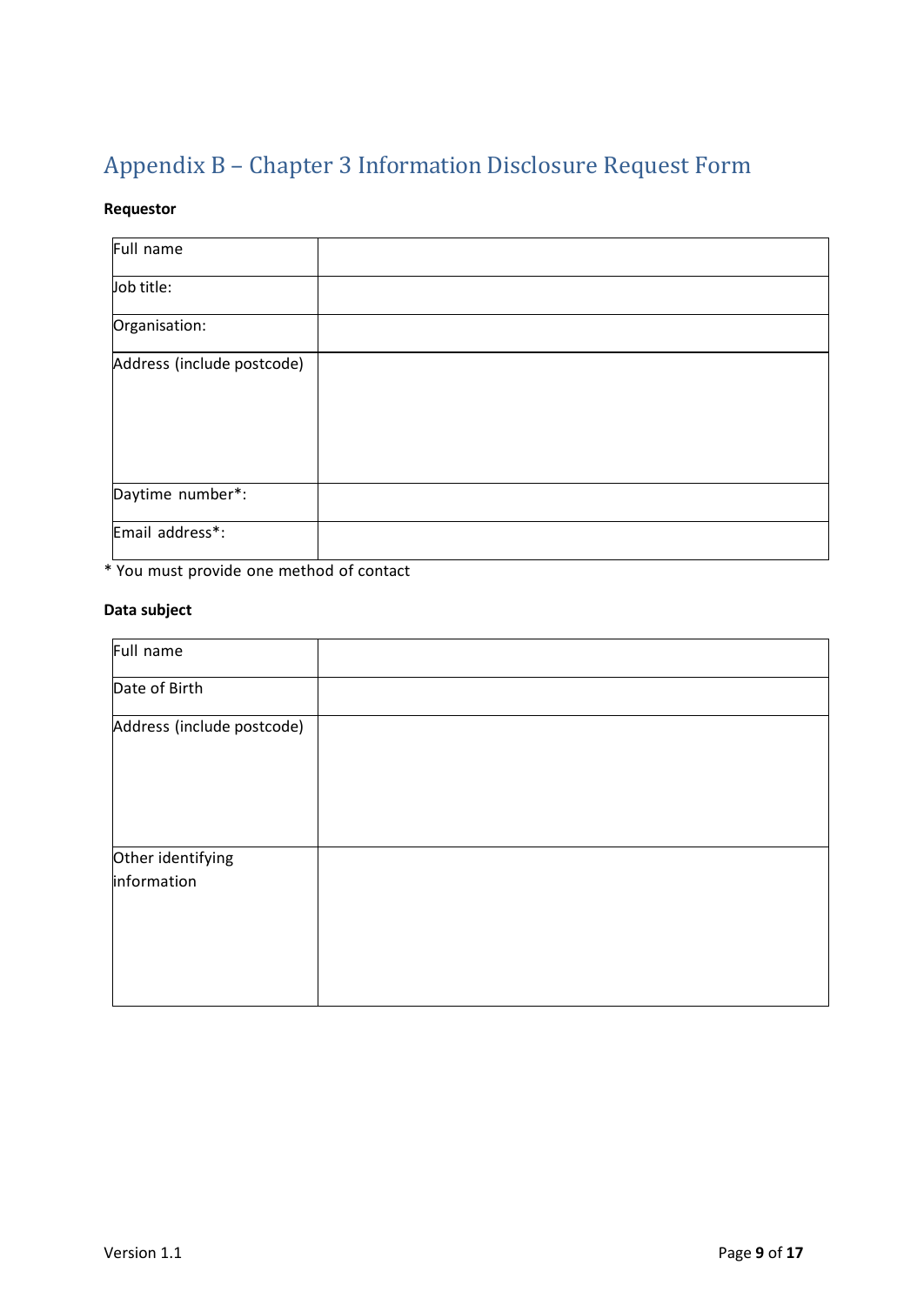#### **Specific information required**

#### **Reason for requesting disclosure**

Offence(s)

 $\Box$  Unable to specify offence due to risk of prejudicing the case

#### **Statutory powers ( Do not cite chapter 3 the EU General Data Protection Regulations)**

#### **Purpose**

State the purpose for requesting disclosure of personal information about the data subject specified in section 2 of this form. Select one option:

 $\Box$  The prevention, investigation, detection or prosecution of criminal offences

 $\Box$  The execution of criminal penalties, including the safeguarding against and the prevention of threats to public security

#### **Information provision**

If we hold information how would you like the information to be provided?



 $\Box$  Electronically using Secure File Transfer

 $\square$  Collect in person (Proof of identification required when collecting)

We will notify you if we do not hold information or your request for disclosure is refused.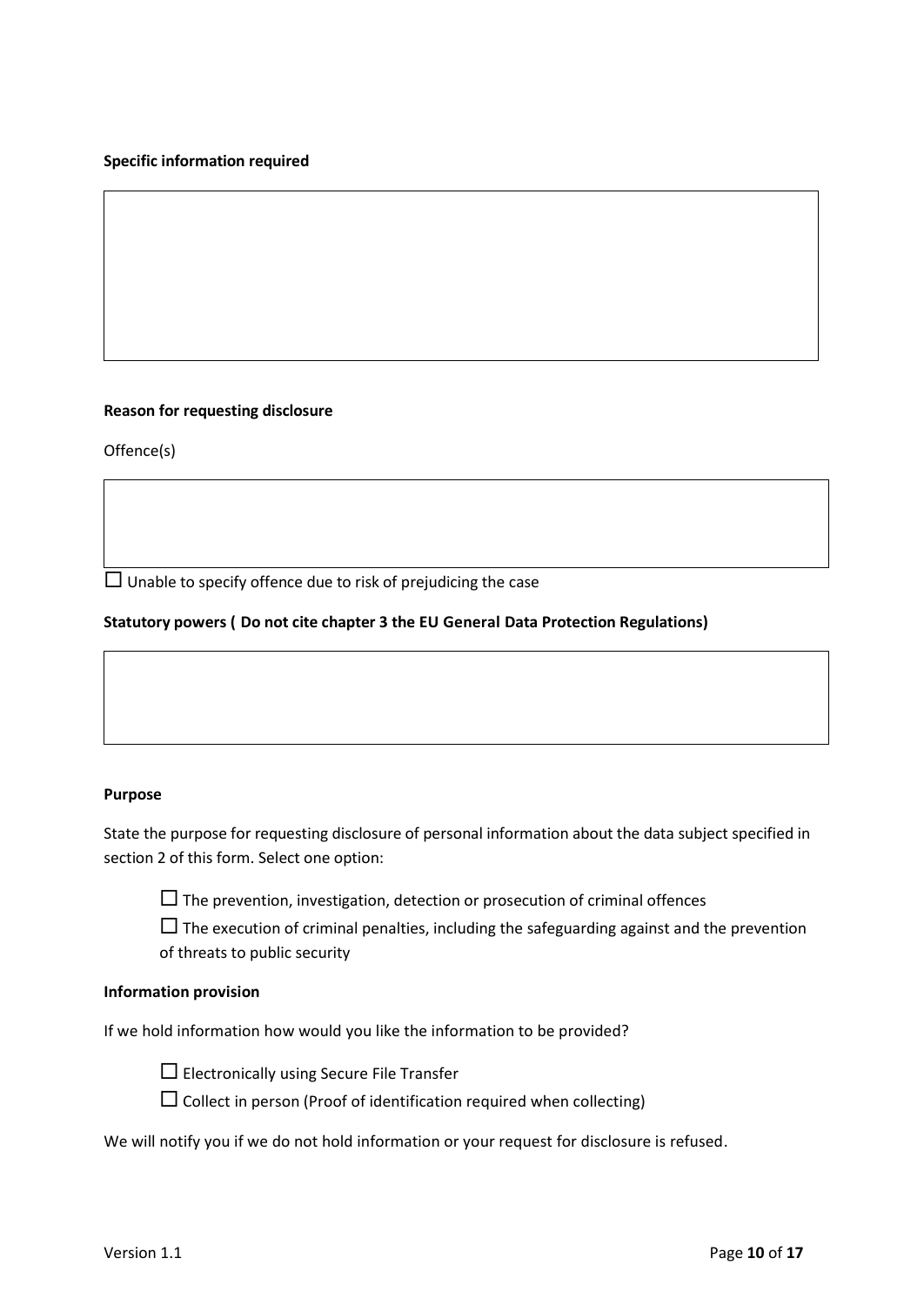#### **Declaration and authorisation**

The authorising officer must be of the rank of police inspector or higher, or for other 'relevant bodies' a senior officer/manger.

#### **Declaration**

I certify that:

- Information requested is compatible with the stated purpose (section 4) and will not be used in anyway incompatible with that purpose
- Non-disclosure would prejudice the case
- I understand information given on this form is correct

#### **Requestor**

| Signed: | Date: |  |
|---------|-------|--|

#### **Authorising Officer**

| First name: | Last name: |  |
|-------------|------------|--|
| Job title:  |            |  |
| Signed:     | Date:      |  |

Completed forms should be returned to:

Data Protection Officer Institute of Development Studies Institute of Sussex Library Road Falmer BN19RE Email: [dpo@ids.ac.uk](mailto:dpo@ids.ac.uk)

The Institute of Development Studies is committed to the principles defined in the EU General Data Protection Regulations 2018. As such, information collected in this document will be used only for the purposes described above. We may, however, store the data in manual or electronic form, but only for as long as we are required to do so by law. By submitting this form you consent to these conditions.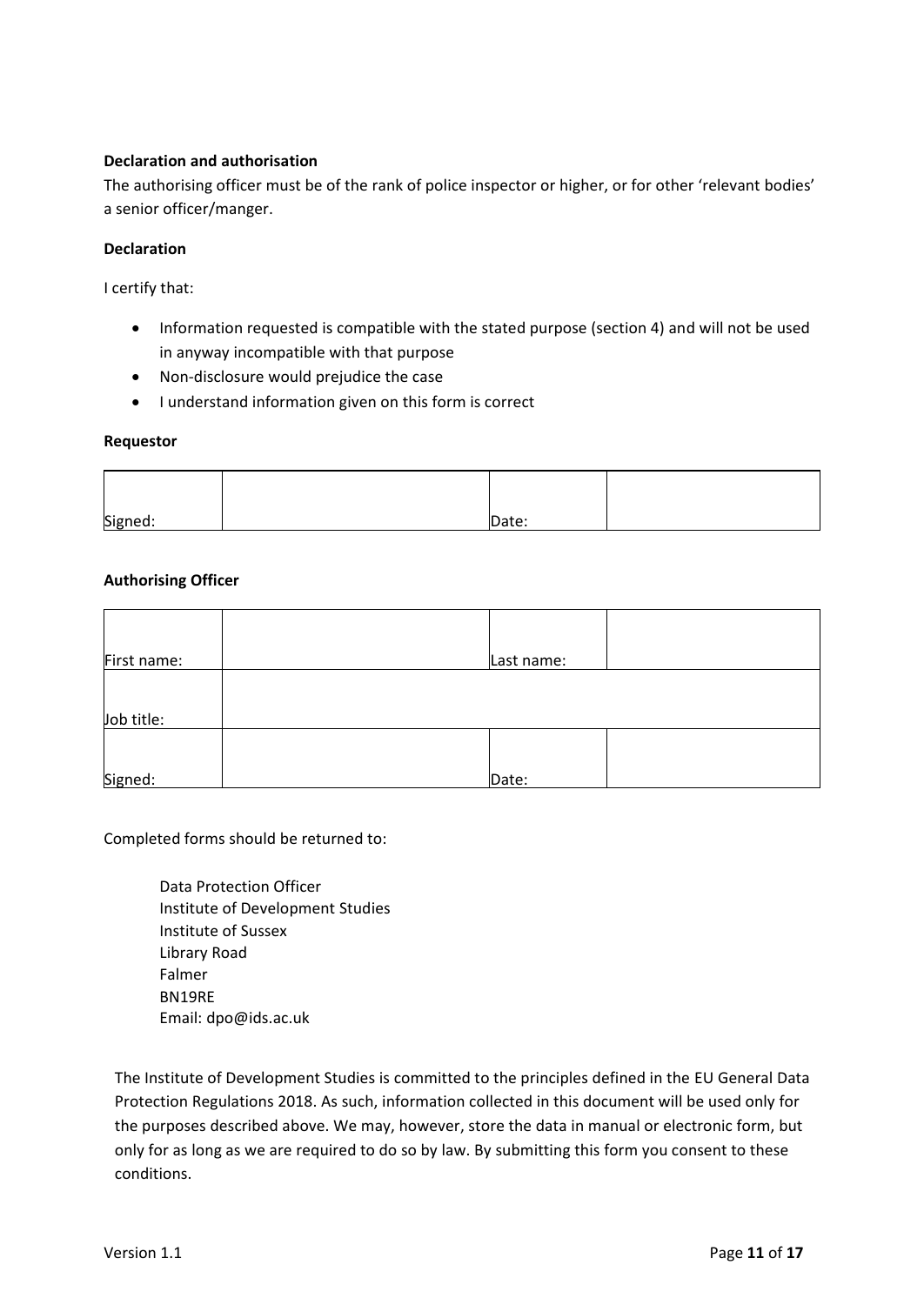# <span id="page-11-0"></span>Appendix C - CCTV Data Subject Access Request Form

Under the terms of the EU General Data Protection Regulations 2018, an individual is entitled to ask for a copy of all personal information which is held about him/her for the purposes of providing services to the individual. Please complete this form, providing as much information as possible, should you wish to exercise your right in requesting disclosure of your data.

#### PLEASE NOTE THAT RECORDED DATA IS ONLY HELD FOR 30 DAYS BEFORE IT IS DELETED

#### **Requestor**

| Full name                  |  |
|----------------------------|--|
| Address (include postcode) |  |
|                            |  |
| Daytime number*:           |  |
| Email address*:            |  |
| Gender:                    |  |

#### **Information Required**

To help us find the CCTV data you require, please complete the following section: please be as accurate as possible with times, location and identification.

| Date                    |  |
|-------------------------|--|
| Time:                   |  |
| Location:               |  |
| Description of incident |  |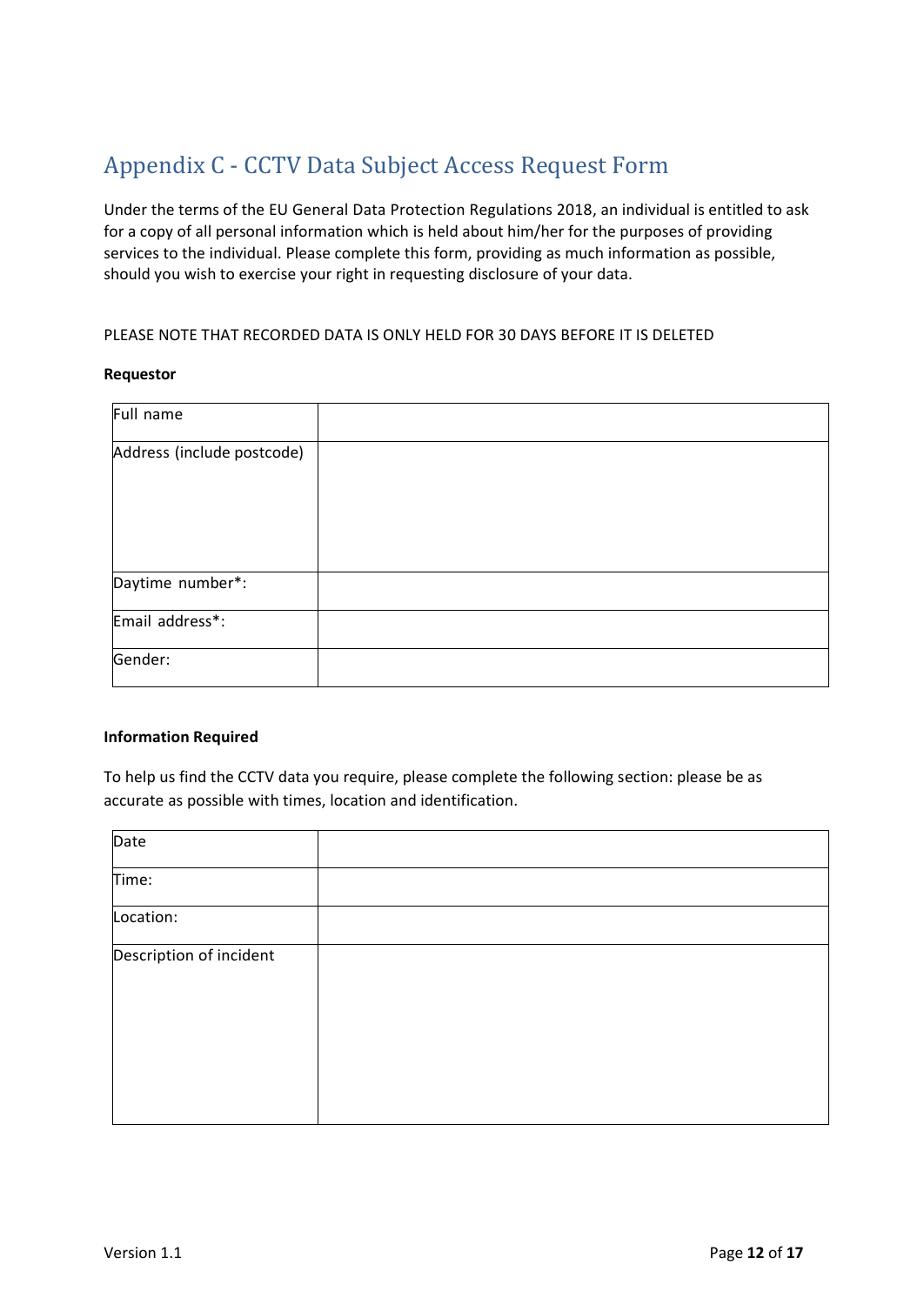#### **Declaration**

I confirm that this is all of the personal data to which I am requesting access. I also confirm that I am the Data Subject and not someone acting on his/her behalf.

| Signed |  |
|--------|--|
| Date   |  |

#### **Proof of identity**

Please enclose copies of at least two proofs of identity such as a driving licence, passport recent utility bill etc. Failure to provide these documents with your application will mean that your request is refused

Completed forms should be returned to:

Data Protection Officer Institute of Development Studies Institute of Sussex Library Road Falmer BN19RE Email: [dpo@ids.ac.uk](mailto:dpo@ids.ac.uk)

The Institute of Development Studies is committed to the principles defined in the EU General Data Protection Regulations 2018. As such, information collected in, or accompanying this document will be used only for the purposes described above. We may, however, store the data in manual or electronic form, but only for as long as we are required to do so by law. By submitting this form you consent to these conditions.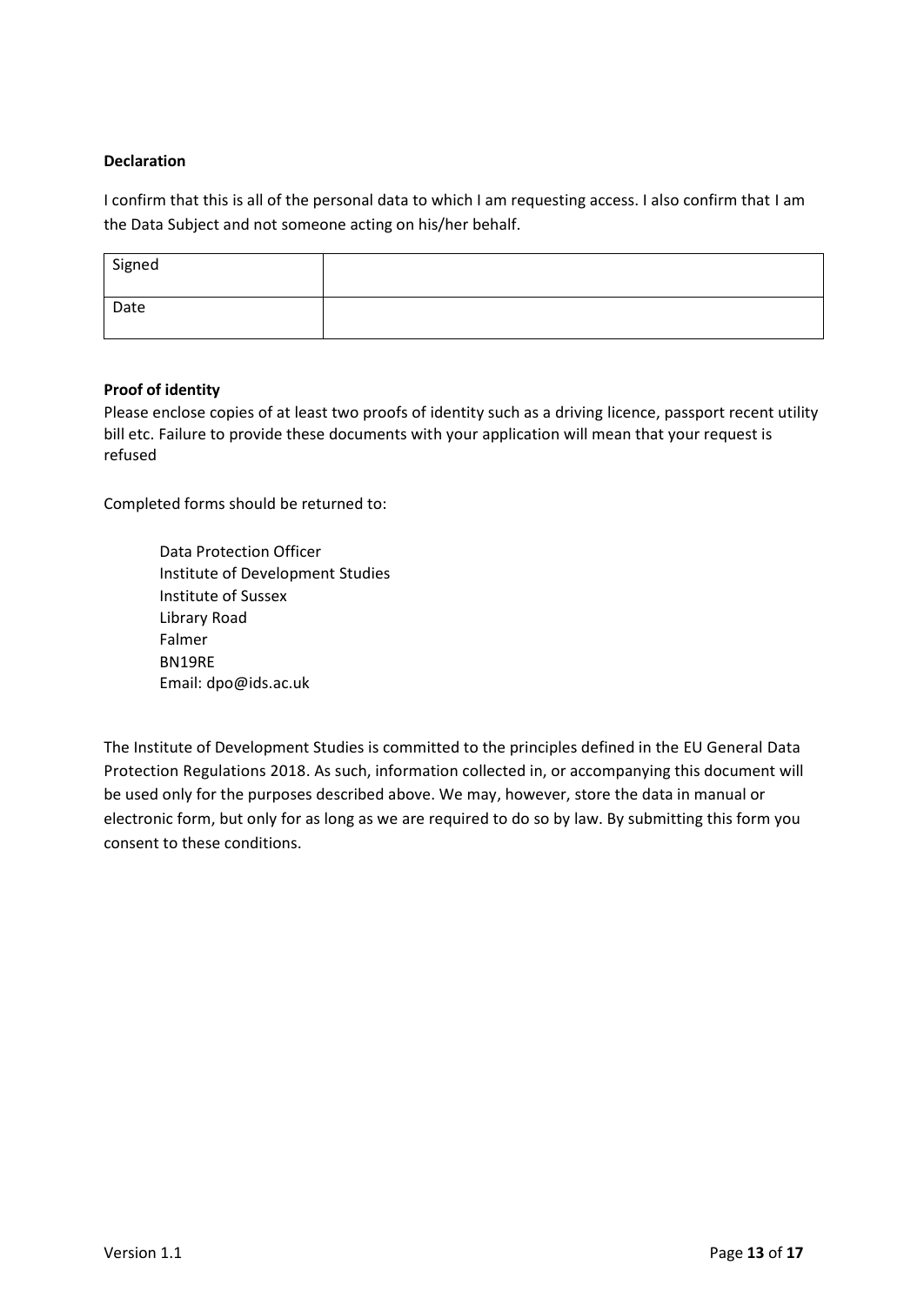# <span id="page-13-0"></span>Appendix D – Formal Complaints Form

This form should be used to complain about the Institute's CCTV system/service received.

#### **Your details**

| Full name          |  |
|--------------------|--|
| Address for        |  |
| correspondence*    |  |
| (include postcode) |  |
|                    |  |
| Daytime number*:   |  |
| Email address*:    |  |

\* You must provide one method of contact

#### **Your complaint**

| Please summarise the       |  |
|----------------------------|--|
| details of your complaint: |  |
|                            |  |
|                            |  |
|                            |  |
|                            |  |
|                            |  |
|                            |  |
|                            |  |
|                            |  |
|                            |  |
|                            |  |
|                            |  |
|                            |  |
|                            |  |
|                            |  |
|                            |  |
|                            |  |
|                            |  |
|                            |  |
|                            |  |
|                            |  |
|                            |  |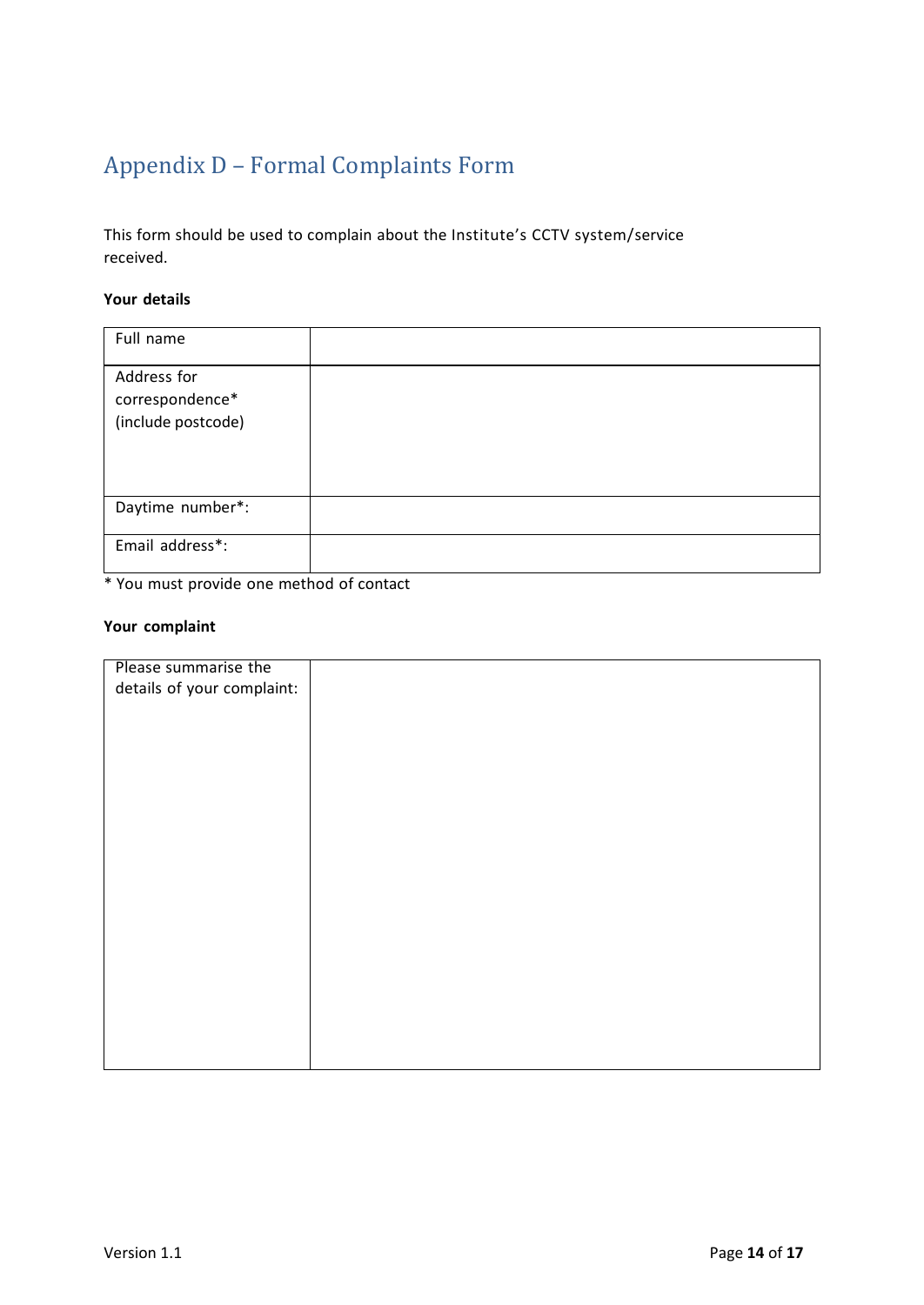| Who did you approach to<br>resolve your complaint<br>informally and what<br>action was taken? |  |
|-----------------------------------------------------------------------------------------------|--|
|                                                                                               |  |

| How do you propose   |  |  |
|----------------------|--|--|
| that your complaint  |  |  |
| could be resolved to |  |  |
| your satisfaction?   |  |  |
|                      |  |  |
|                      |  |  |
|                      |  |  |

| Signed:     |  |
|-------------|--|
| Print name: |  |
| Dated:      |  |

Completed forms should be returned to:

Data Protection Officer Institute of Development Studies Institute of Sussex Library Road Falmer BN19RE Email: [dpo@ids.ac.uk](mailto:dpo@ids.ac.uk)

The Institute of Development Studies is committed to the principles defined in the EU General Data Protection Regulations 2018. As such, information collected in this document will be used only for the purposes described above. We may, however, store the data in manual or electronic form, but only for as long as we are required to do so by law. By submitting this form you consent to these conditions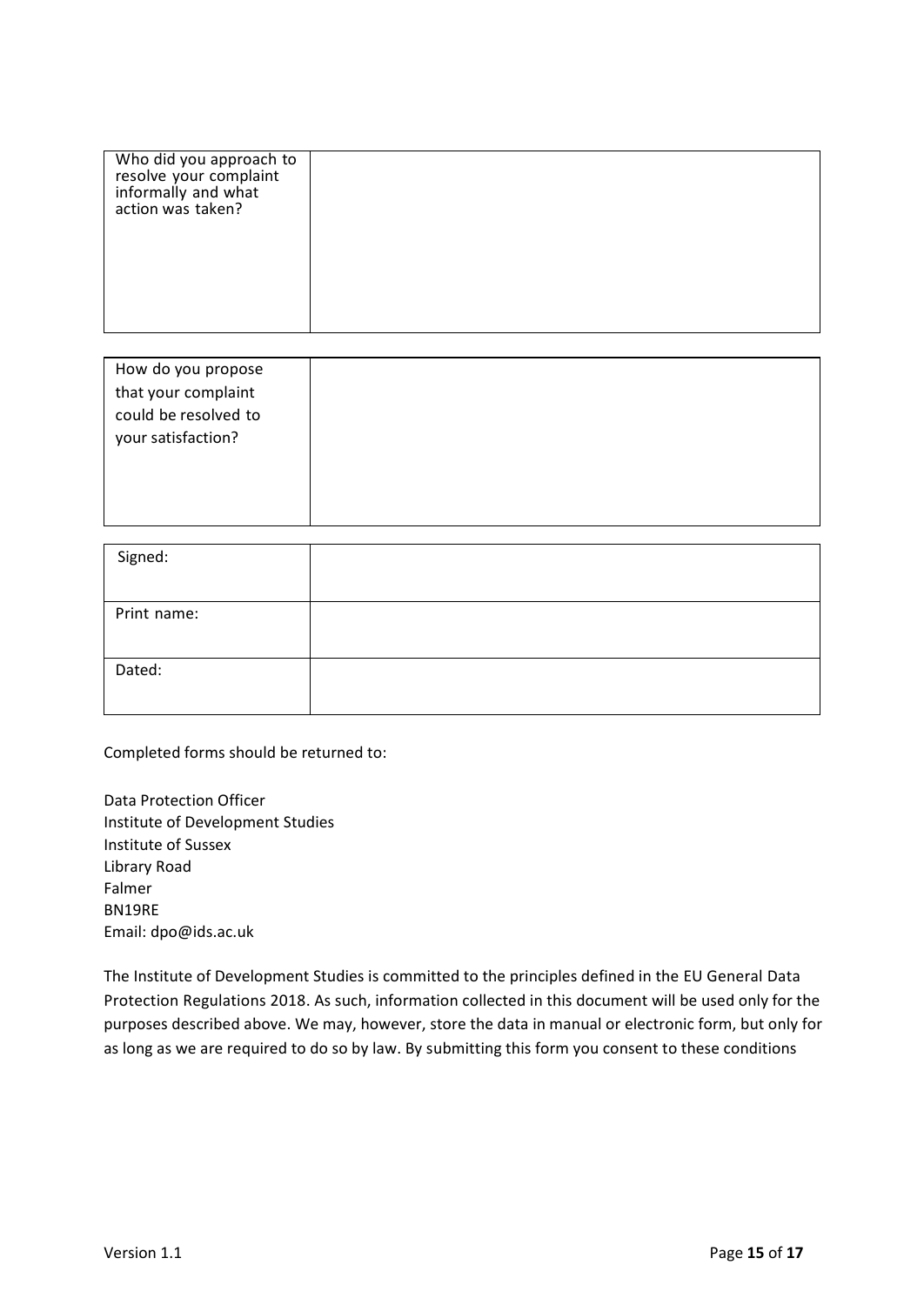# <span id="page-15-0"></span>Appendix E – Guidance Document CCTV Operational Processes

### <span id="page-15-1"></span>1.0 Introduction

1.1 These procedures sit alongside the Institute's CCTV Policy.

1.2 These processes explain the operational management of the Institute's CCTV system.

1.3 These processes will be subject to regular reviews and audits, no less than every two years and will be reviewed in conjunction with the CCTV policy.

### <span id="page-15-2"></span>2.0 Installation of cameras

2.1 The location of CCTV cameras will be determined by the Facilities department.

2.2 Each area of the Institute building monitored by CCTV systems will be identified by a sign/notice in the approved format.

### <span id="page-15-3"></span>3.0 CCTV equipment

3.1 The CCTV equipment installations shall be fit for the purposes detailed in section 2 of the CCTV policy.

3.2 The equipment will perform properly and provide clear images/data.

3.3 The equipment which records material/data will feature accurate date and time references. A minimum of a weekly check on date/time references to be undertaken by appropriate personnel.

3.4 The CCTV recorded images will be recorded continuously.

3.6 The CCTV installations will be maintained in compliance with manufacturers' recommendations by a specialist company under contract to the Institute.

3.7 These maintenance checks will in particular provide an assessment that the equipment is functioning at its optimum performance and that its location time/data referencing information (where this facility is provided) is accurate.

### <span id="page-15-4"></span>4. Recording equipment and material

4.1 Recording equipment will be located in a secure server room where access to the room is limited to:

- Authorised IT & Facilities staff
- The CCTV System engineers AM Fire & Security Group
- Specialist IT contractors, as required

4.2 Digital Video Recorders (DVRs) record continuously and are overwritten after a minimum of 30 days. Any CCTV footage request (see below) must be isolated and separately stored electronically for the purpose of any investigation.